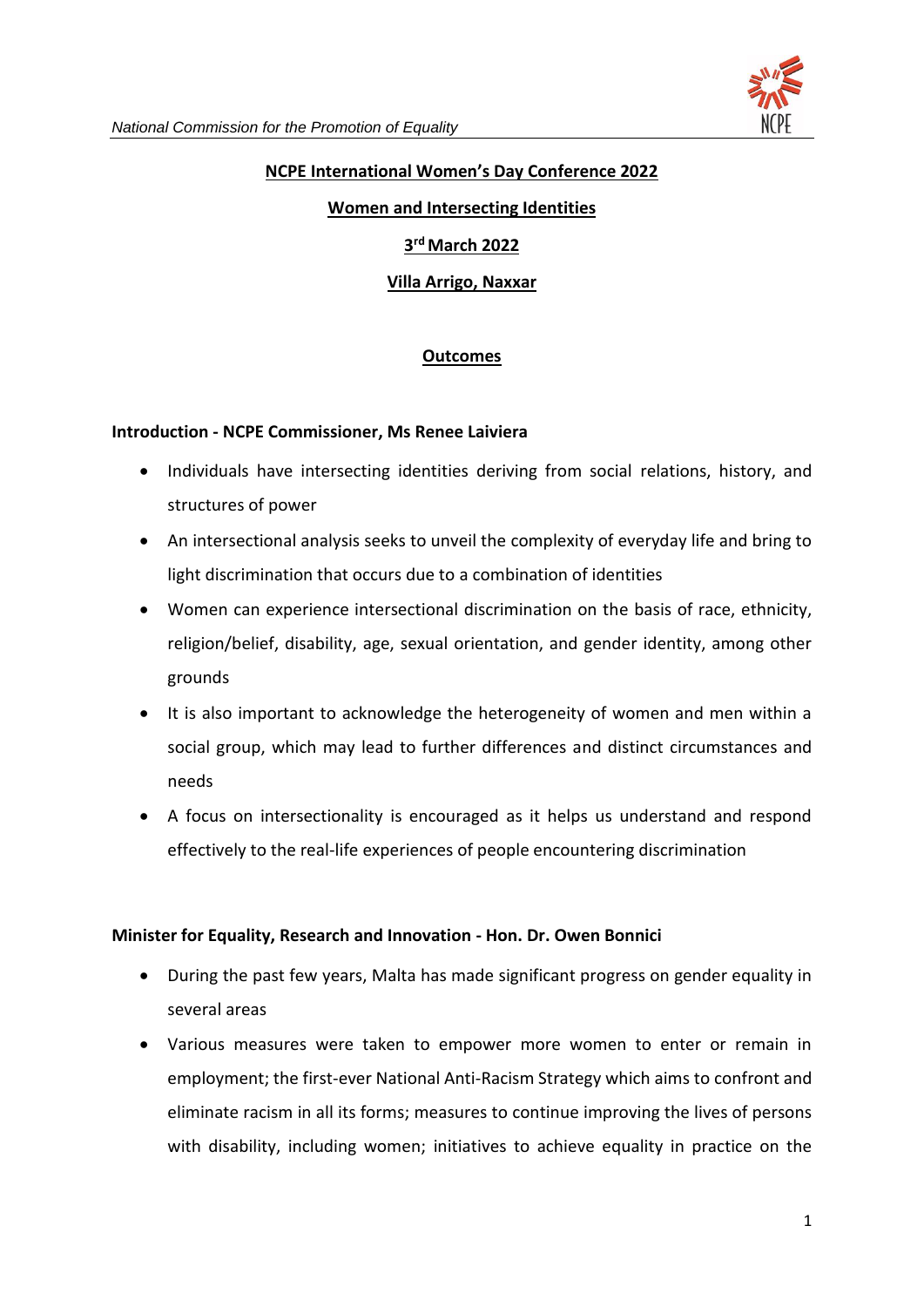

grounds of sexual orientation, gender identity, gender expression and sex characteristics; support to pensioners through different initiatives

• Whilst recognising the significant progress made to enhance equality, more work needs to be done to continue to progress without leaving anyone behind

## **Intersectionality Concepts and Reflections - Dr Andreana Dibben**

- Challenges to integrate intersectionality in our policy
	- o Policy is reductionist and incrementalist policy makers try to simplify policies
	- o Policy solutions need to be politically feasible
	- o Organisations try to work within short time horizons
	- o It is a struggle to capture the complexities
	- o Policy often and purposefully excludes groups
	- o It often embodies the oppressive consequences of intersecting social identities
- How to overcome these challenges
	- o Strong political will
	- o Adequate economic and human resources
	- o A broad base of stakeholder engagement to generate coalitions and alliances between equality seeking groups
- Questions for reflections
	- o Have we taken the time to engage in self-reflection and accountability?
	- o How are we engaging the plurality of voices of those impacted by policy?
	- o Are we employing intersectionality in all its multi-dimensionality?
	- $\circ$  Have we thought about the complexity of our lives? Are we employing intersectionality in our policies, research, etc?
- PowerPoint Presentation available **[here](https://ncpe.gov.mt/en/Pages/Upcoming-events-and-Developments.aspx)**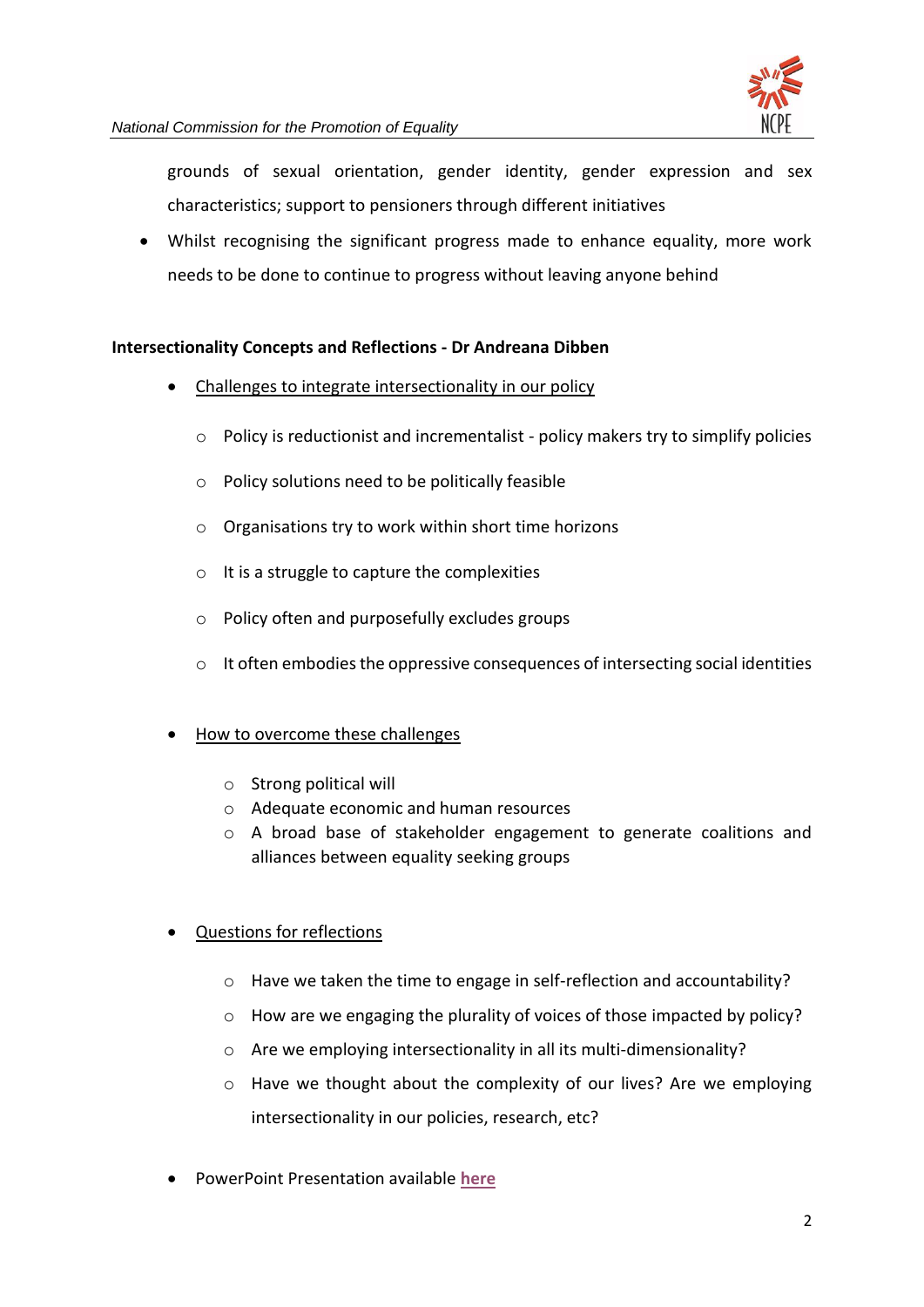

#### **Panel discussion on the experiences of women with different identities**

Moderated by **Ms Renee Laiviera**, NCPE Commissioner **Ms Maali Boukadi**, Manager of the Chadian Community in Malta **Dr Ibtisam Sadegh**, Assistant Lecturer, Faculty of Laws - University of Malta **Ms Samantha Pace Gasan**, Commissioner for the Rights of Persons with Disability **Dr Mary Vella**, Commissioner for the Older Persons **Ms Gabriella Calleja**, Head (LGBTIQ Unit) - Human Rights Directorate

• **Ms Laiviera: How important is the issue of intersectionality?**

## • **Race/ethnic origin**

- o **Ms Maali Boukadi**
- o A lot of work is needed on this issue of discrimination.
- o Women of colour are not heard in the health care sector.

## • **Religion/belief**

## o **Dr Ibtisam Sadegh**

People should understand how important intersectionality is and we cannot fit a person in boxes.

## • **Disability**

#### o **Ms Samantha Pace Gasan** -

- $\circ$  It is not just the impairment but also the social aspect of it, for example the right to have a family. We need to have this discussion, despite it does not appeal to the mainstream.
- o More disabled men are in employment than disabled women.
- o We have to create spaces for discussion about intersecting identities.
- $\circ$  Younger women with disability are considered to be more vulnerable and this might not be the case.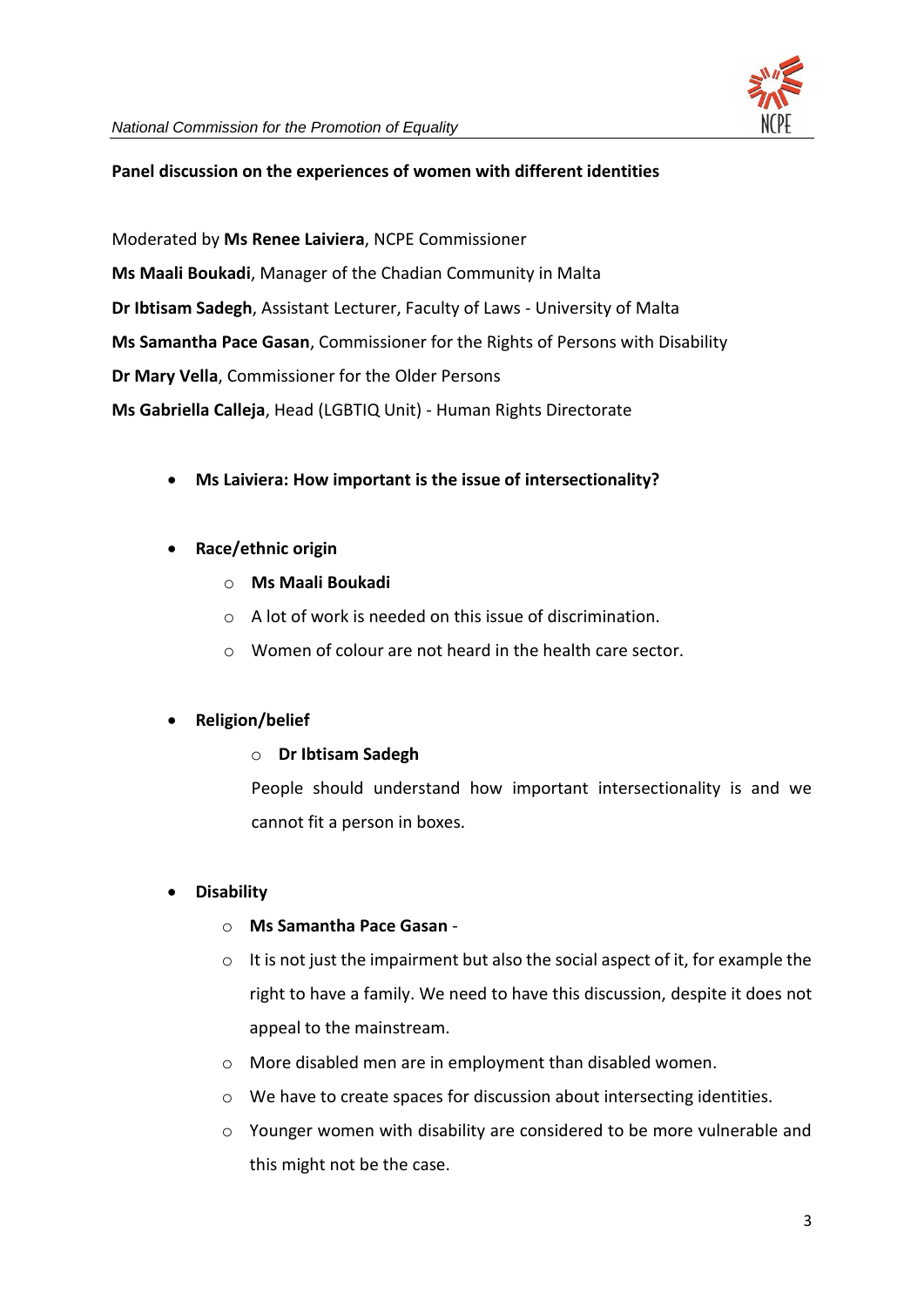

o The sexual orientation of people with disability also needs to be taken into account.

#### • **Age**

- o **Dr Mary Vella**
- $\circ$  Older persons are often defined only by their age.
- $\circ$  When we think about age discrimination we tend to think only about that subgroup. However, there are more forms of discrimination.
- o Older women are at a disadvantage, particularly when they are of different colour or sexual orientation.
- $\circ$  Up to 1981, women had to stop working when they got married. Things have now changed, and younger women today have more opportunities.

## • **Sexual Orientation and Gender Identity**

- o **Ms Gabi Calleja**
- o LGBTI women are in themselves diverse and also fall under different categories even if they intersect with other identities.
- $\circ$  We don't know a lot since the equality data is lacking, but in the last FRA LGBTI survey, bisexual women reported higher discrimination than lesbians.
- **Ms Laiviera: What are the specific areas where discrimination exists mostlymedia, justice/legislation?**
- **Race/ethnic origin**
	- o **Ms. Maali Boukadi**-
	- o We need improvement in all aspects.
	- o Migrant women are not seen on screening programs.
	- $\circ$  Migrant women also suffer from gender-based violence. Some of them are submissive even by their mannerisms.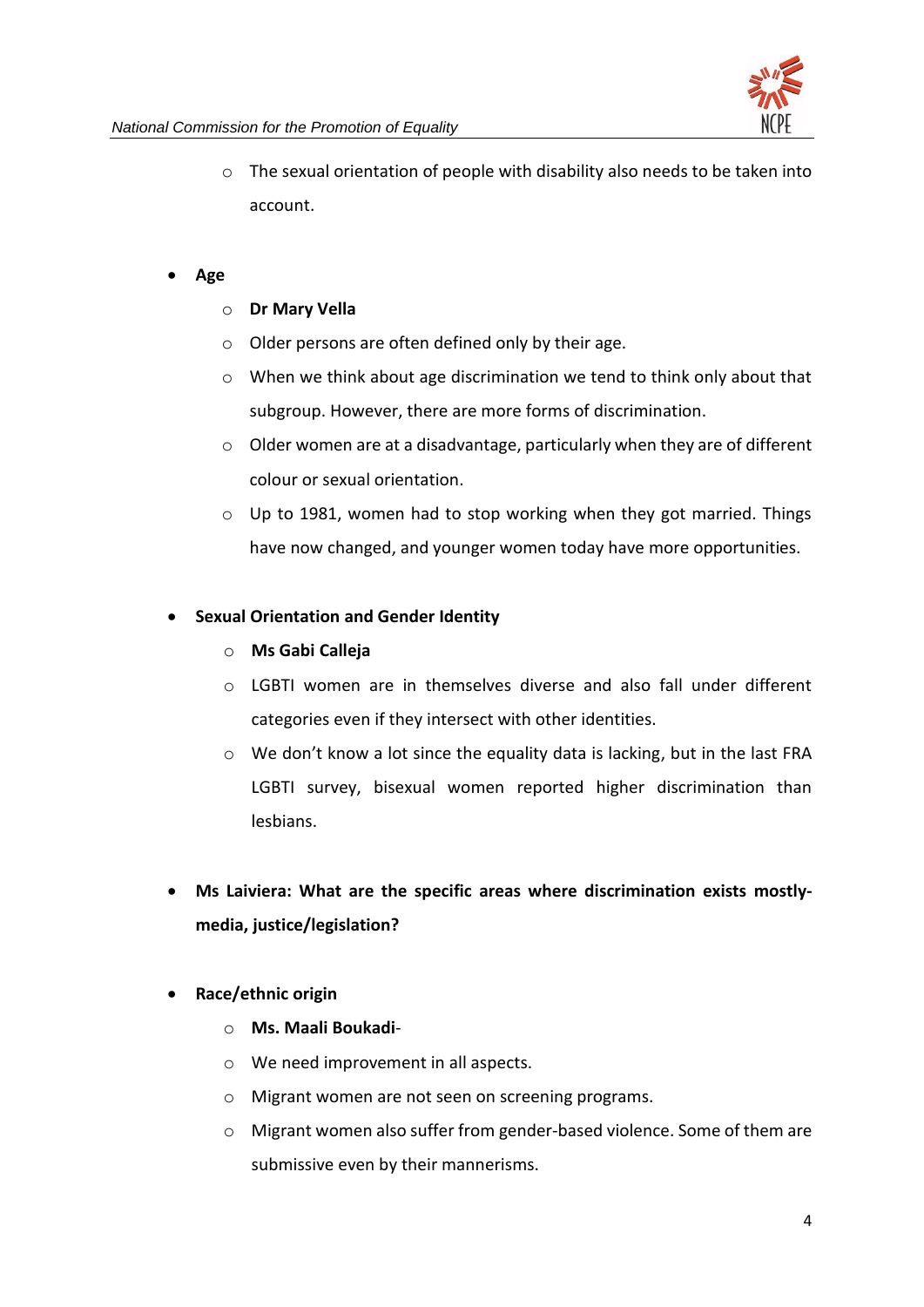

 $\circ$  Empowerment is the key – more visibility and participation of women of colour is required

## • **Religion/belief**

- o **Dr Ibtisam Sadegh**
- o Self-identifications give us a sense of belonging
- $\circ$  I am always asked where are you really from? If I wear the hijab, I am oppressed…even if I don't, I cannot win

## • **Disability**

- o **Ms Samantha Pace Gasan** –
- $\circ$  It's not a matter of discrimination but also an ideology, the way we think and make our own judgement.
- o When it comes to disability, we cannot speak of it as one homogenous group. Sign language in conferences and in campaigns are a good example of inclusivity.
- **Age**

## o **Dr Mary Vella**

- o Older women of pensionable age either do not have a pension of their own or social security contributions were not paid.
- o Older women tend to accrue lower pensions as certain choices may not have been voluntarily done.
- o We live in a patriarchal society where men were more respected than women.
- o Society still expects older women to provide care.

## • **Sexual Orientation and Gender Identity**

- o **Ms Gabi Calleja** –
- o We need disaggregated data in order to understand the real scenario.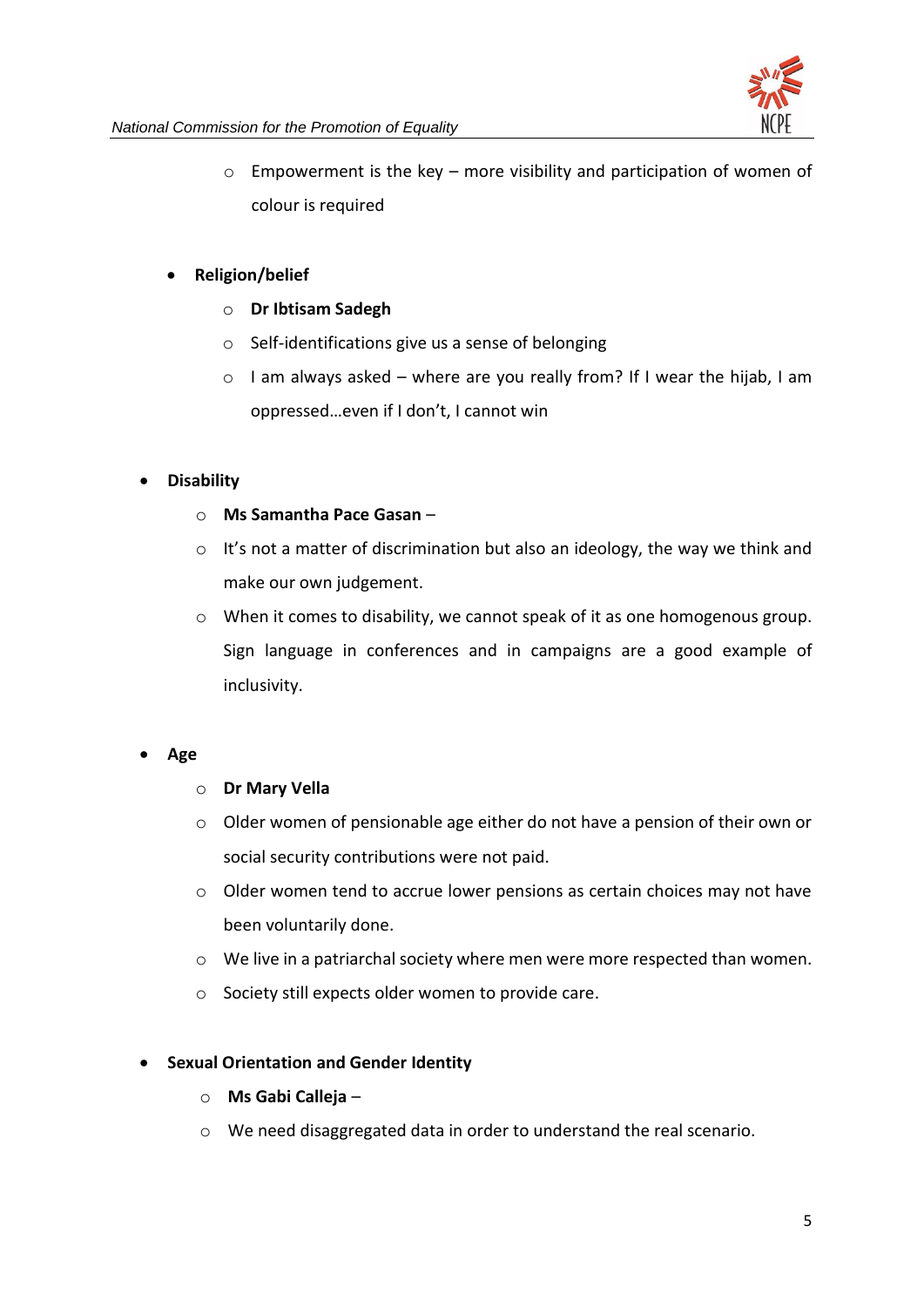

 $\circ$  In fact, it was very important to include this question in the census. It is very difficult to understand the experiences of intersectional identities without data.

## **Workshop discussions**

- **Race/ethnic origin**
	- o **Employment**: third-country nationals find it difficult to find employment due to residency permit issues
	- o **Education**: females bring baggage with them when they come from foreign countries. Baggage as in culture, and the way they have been raised
	- o Maltese families are adopting children from Asian/African countries, who tend to get bullied at schools because of their skin colour
	- o **Discrimination based on language**: there is a difference between females who speak with a Maltese accent but have a different skin colour to those who actually come as adults or as young adults from different countries
	- o **Service provision** the banks are still not treating women equally, particularly in relation to loans. Their automatic default is the husband. Even the police conduct…it is always the daughter of your father not your mother. We are living in a patriarchal society.
	- $\circ$  There are horrible comments on social media especially on Facebook coming from people with high level of education
	- o Sometimes people mix race with religion. For example, that Arabs are Muslims.
	- $\circ$  Due to lack of positive role models, the home environment may limit children from learning about discrimination and racism. The media play an important role in this too.
	- o More training and awareness at work is needed
	- $\circ$  Violence against women complete isolation of migrant women for example, migrant women, women of colour are invisible in high positions
- **Religion/belief**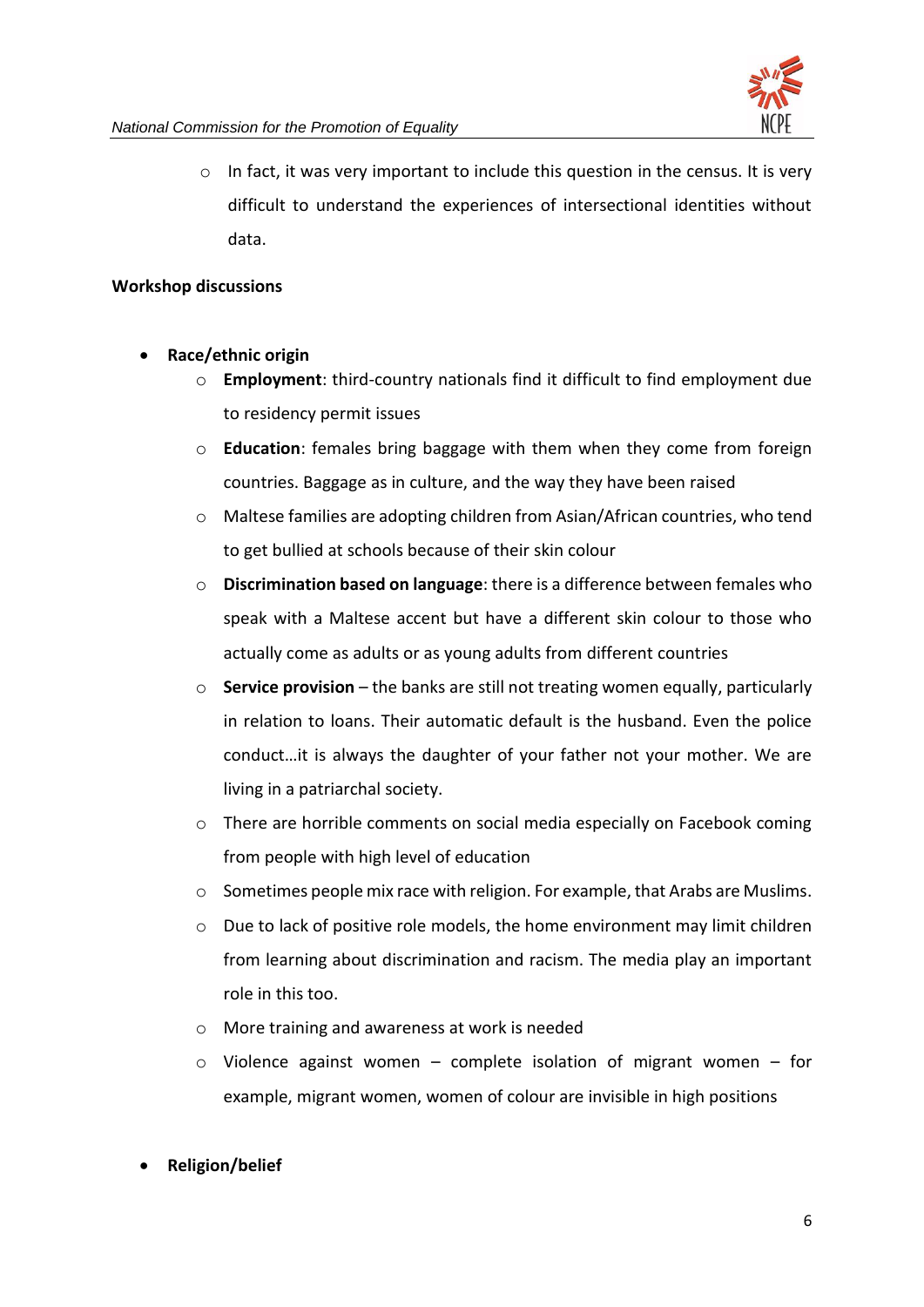

- o Topics such as FGM and early marriages are often related to religion and women
- o A change in attitude is necessary
- o **Education** the necessity of children being taught to be critical. Ethics should be taught across the board to children of all religions and to those who might not identify with any religion and the need to have educators of other backgrounds and faiths
- o **Employment** questions on religion should never be asked during an interview
- $\circ$  The assumption that women in hijab are oppressed Can a woman with hijab be a manager, in a high position?
- $\circ$  Whereas in the past face veiling was associated with negative connotations, today, in the context of the COVID pandemic, you can go in a bank with a mask for example…so we are seeing a trend where we can be more inclusive to people who wish to wear face veiling
- $\circ$  People often discriminate because they do not know enough about other cultures
- o The notion of forced marriages is not given enough its due mention

## • **Disability**

- $\circ$  People with a disability have their physical and the sexual needs as well and there is no point in trying to hide them. The best way to address these needs is through education. We should differentiate between the physical needs and the sexual needs of these people and their want or wish to have a family.
- $\circ$  Less women with disability find a full-time employment. Together with awareness and education, incentives need to be given to employers
- $\circ$  There is a perception that women with disability have less opportunities for education
- o People tend to patronise persons with a disability, in the sense that we are overprotective
- o The way forward is awareness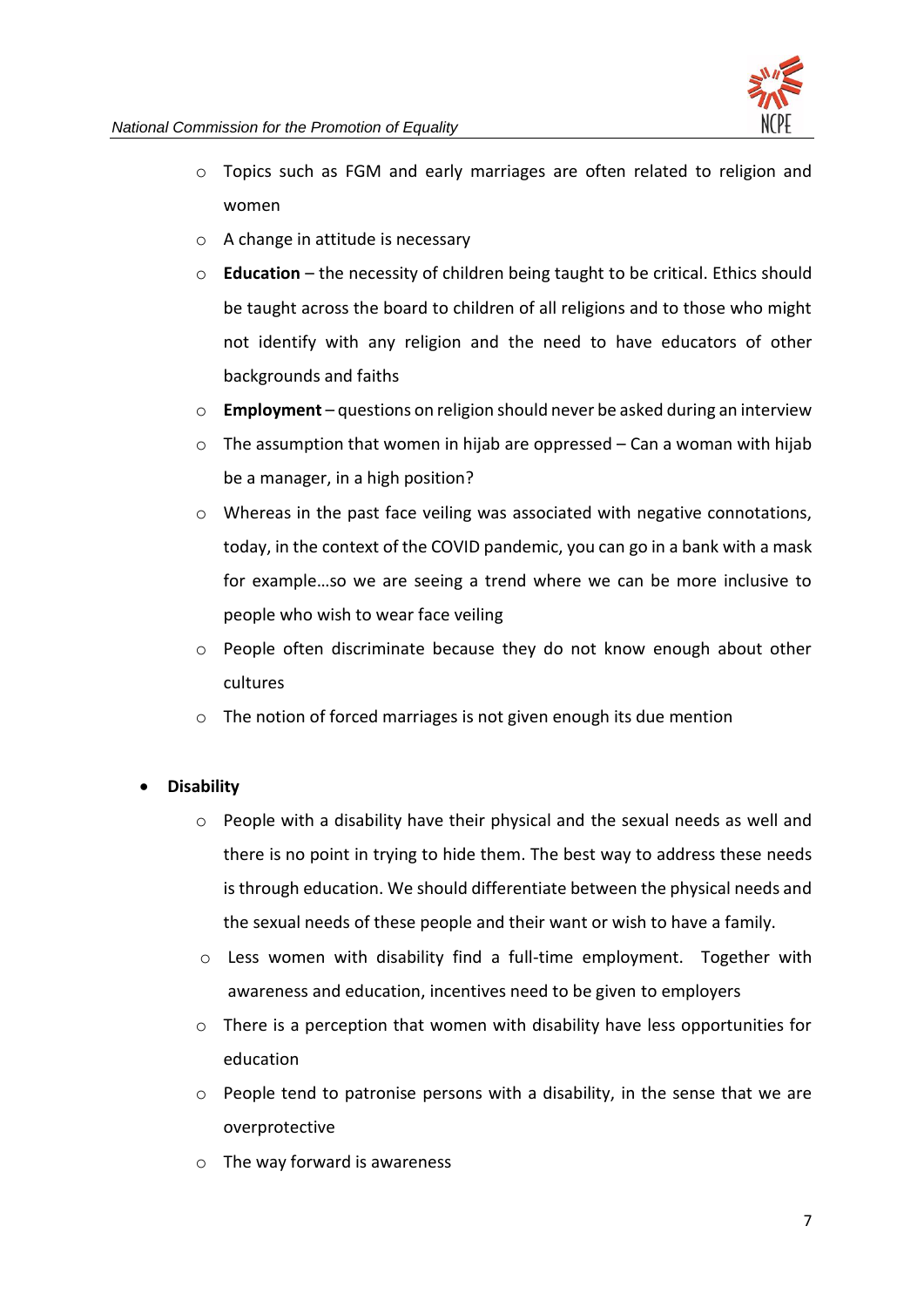- **Age** 
	- o Self-determination of older people demands a very sensitive approach from the carers in particular codes of ethics, attitudes, changing the mind sets of certain individuals with regards to our vulnerable elderly population
	- o Mentorship programmes where employers approach employees reaching retirement age to share their knowledge and expertise with new recruits
	- $\circ$  The possibility of creating a policy where employees close to retirement age would be given the possibility of receiving a retirement pension whilst at the same time also given the opportunity, especially if they are women, to be able to work on reduced hours or flexible work programmes, so they may be able to enjoy the family whilst at the same time working
	- o The age and gender digital divide are very important today
	- $\circ$  The husband's pension should not be deducted when both husband and wife become pensioners.
	- o Husband's pension rate would be passed on to widow instead of widow's pension if this is less or having no pension at all.
	- o Five days carers' leave in terms of the Work-Life Balance Directive that needs to be put in force by August 2022.
	- $\circ$  Facilities for young working mothers should also be available and addressed for more mature working women who require flexibility having to juggle work, family and as caregivers to senior family members and grandchildren.

## • **Sexual Orientation and Gender Identity**

- o Transgender women are not always accepted by their communities
- o Change in mentality can be evolved with time
- o Open discussion, more exposure, good communication, good will and the right attitude are crucial
- o There should be more reproductive rights for LGBTIQ+ people